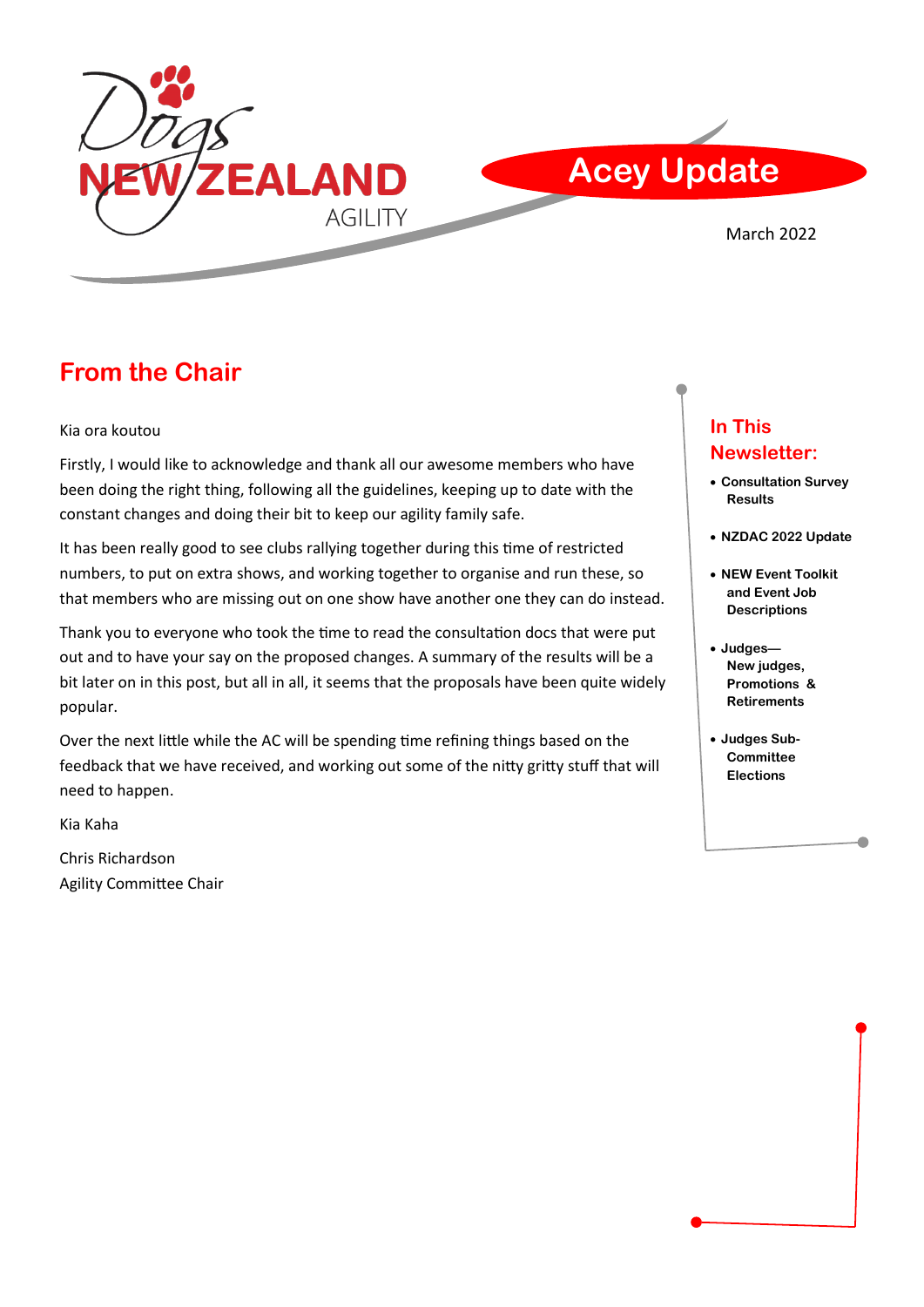# **Consultation Survey Results**

The AC would like to say a huge thank you to everyone who took the time complete the recent consultation surveys. Your responses have made it clear which of the proposed changes you would like to see implemented and the comments also provided some valuable information about where we might make some tweaks, so we will be moving forward with developing the regulation changes. A summary of the survey results are as follows:

#### **Optional graduation from Starters**

Optional graduation after obtaining enough clear rounds 77.78% Keep the current system 22.22%

#### **Would you prefer to see AD/ADX changed to a new format?**

Change 73.61% Keep the current system 26.39%

#### **Which of the two AD/ADX change proposals do you prefer?**

Proposal 1 (nominated novice/intermediate courses) 50.35% Proposal 2 (accumulation of clear rounds) 49.65%

#### **Optional graduation on attaining AD/ADX**

|                          | Make graduation optional | Force graduation on attaining the qualification |
|--------------------------|--------------------------|-------------------------------------------------|
| If proposal 1 adopted    | 63.54%                   | 36.46%                                          |
| If proposal 2 adopted    | 63.54%                   | 36.46%                                          |
| Under the current system | 57.64%                   | 42.36%                                          |

#### **Requirement for ADX for Agility Champion and ADX Gold for Agility Grand Champion**

|                          | Retain requirement | Delete the requirement |
|--------------------------|--------------------|------------------------|
| If proposal 1 adopted    | 71.53%             | 28.47%                 |
| If proposal 2 adopted    | 67.71%             | 32.29%                 |
| Under the current system | 63.89%             | 36.11%                 |

#### **Increase the number of clear rounds required if the requirement for ADX/ADX Gold to gain Champion and Grand Champion titles is removed**

Yes 59.72% No 40.28%

#### **Variable splits**

Introduce new 2-way variable split 85.38% Keep the current system 14.62%

#### **Points allocation**

Change to the proposed points allocation 81.20% Keep the current points allocation 18.80%

#### **Change the allocation of Challenges**

Adopt the proposed allocation 77.69% Keep the current allocation 22.31%

 $\bullet$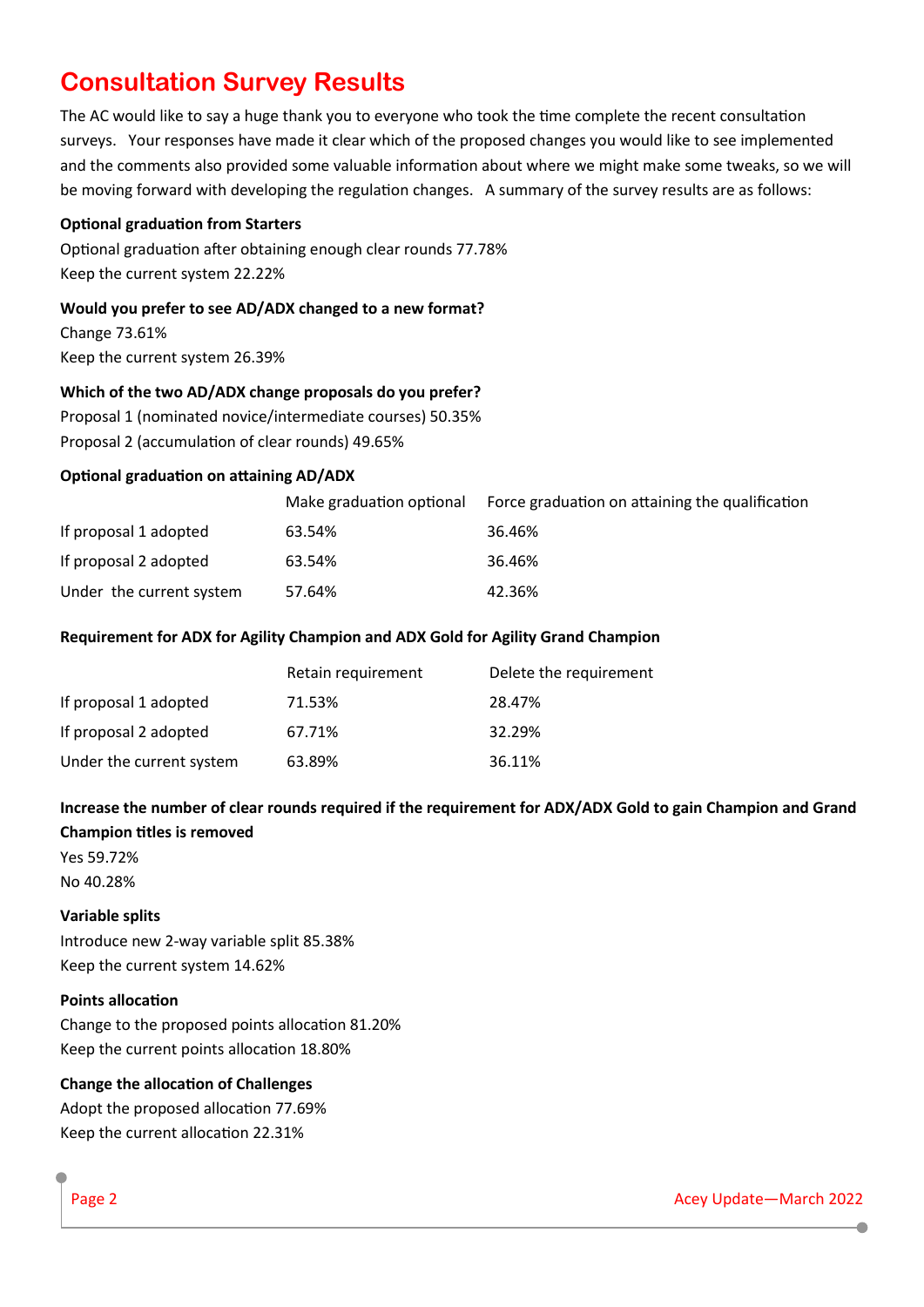You will note that the vote between AD/ADX Proposal 1 and Proposal 2 was tied. After discussion, the AC resolved to adopt Proposal 1 as it retained aspects of the current AD/ADX system. Further consultation with judges will be undertaken on course design and course times.

There was quite a lot of feedback on the allocation of challenges with a strong desire to retain the current thresholds for the first two challenges. The AC acknowledged that some clubs often have Senior and/or Jumpers A entries below 30 dogs, and the introduction of variable splits will also mean smaller class sizes are more common. Therefore, we have amended the allocation table to a hybrid of the current system and the proposal as follows:

| <b>Dogs Entered</b> | <b>Challenges Awarded</b>                                     |
|---------------------|---------------------------------------------------------------|
| $1 - 14$            | 0                                                             |
| $15 - 24$           |                                                               |
| 25-45               | 7                                                             |
| 45-59               | 3                                                             |
| 60-74               | 4                                                             |
| $75+$               | One additional challenge for every additional 15 dogs entered |

Due to the programming required to implement the changes on our entry and results systems, they won't come into effect until January 2023.

#### **Summary of Changes—Effective 1 January 2023:**

- Graduation from Starters Agility will be optional after 20 clear rounds across both Starters and Novice.
- Separate AD/ADX courses will be discontinued and replaced with nominated courses at Championship shows—Novice for AD and Intermediate for ADXA.
- Graduation from Starters on attaining AD will be optional. Graduation from Novice on attaining ADX plus two wins will be optional.
- The requirement to have achieved ADX to attain the Agility Champion title and ADX Gold to attain Agility Grand Champion will remain.
- There will be no increase in the number of clear rounds required to attain the Agility Champion and Grand Champion titles.
- 2-way variable splits will be introduced.
- The points allocation table will change to the one proposed in the consultation document. The regulations will be amended to clarify that points are only attained on places with clear rounds.
- The allocation of challenges will be changed as per the table above.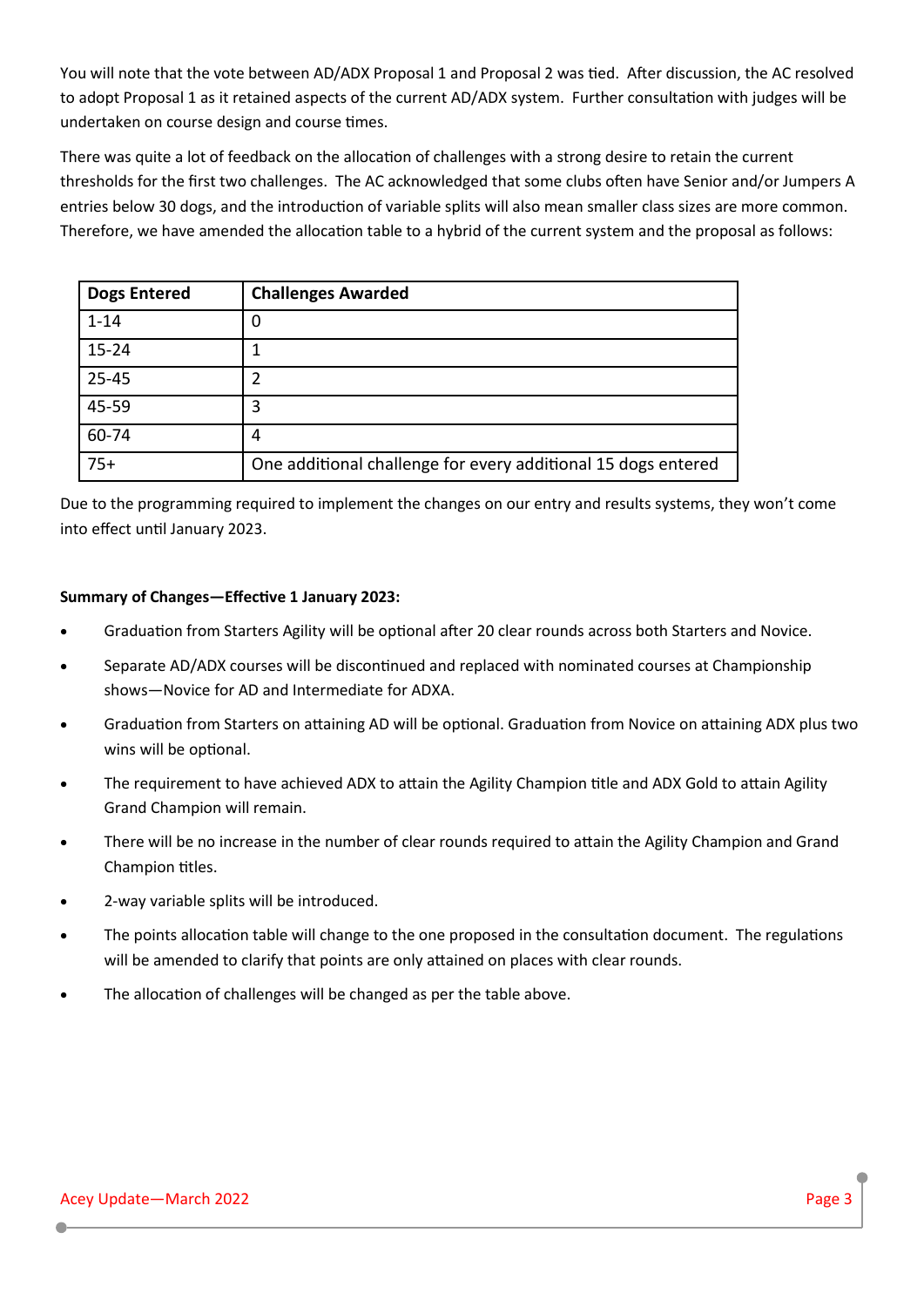# **Zone 4 NZDAC 2022 Update**

The Zone 4 NZDAC committee would like to welcome everyone back to the most highly anticipated agility event OF THE YEAR! Get booking that Labour Weekend holiday everyone, because you won't want to miss this national event.

Zone 4 invite you all to attend NZDAC 2022 being held over Labour Weekend (21st—24th October) at Mandeville Sports Centre, Swannanoa. All your favourites are back—3x Agility, 3x Jumpers, Snooker, AD, ADX, Agility and Jumpers Champion of Champions, 3x JDT and MORE!

The venue for his year's NZDAC is amazing! It has a pub on site and is only walking distance from restaurants and shops, everything you could possibly need in one place.

If you are a newer competitor you might think this sounds a bit big and scary,but it really isn't. If you and your dog are ready for a champ show then you and your dog are ready for NZDAC. The only difference is that it is four days instead of two and you might see more people than a normal show. We encourage everyone from all levels of Agility to enter and compete.

We will soon be announcing our great line-up of judges for this year who are coming from all around New Zealand—we are sure they will be setting some cracking courses all weekend.

So get booking flights and ferry crossings. Zone 4 will see you all in October.



Grounds and Clubhouse (with bar!) at the Mandeville Sports Cente

**Zone 4 NZDAC Benefit Show - 30/31 July—Indoors at the Christchurch RDA**

**3x Agility, 3x Jumpers, AD and ADXA**

## **NEW Event Toolkit and Event Job Descriptions**

We are adding an Event Toolkit page to the website—over time we will be adding tools and resources for clubs to use when holding a show.

To start the Toolkit we have uploaded new job descriptons for scriming, call stewarding, lead running and jump stewarding.

Thanks to Kate Butler for writing these easy to follow guides which explain your mission for each job and how to accomplish it like a pro!

The job descriptions can be accessed [here](http://www.dogagility.org.nz/cont/event-toolkit.html)